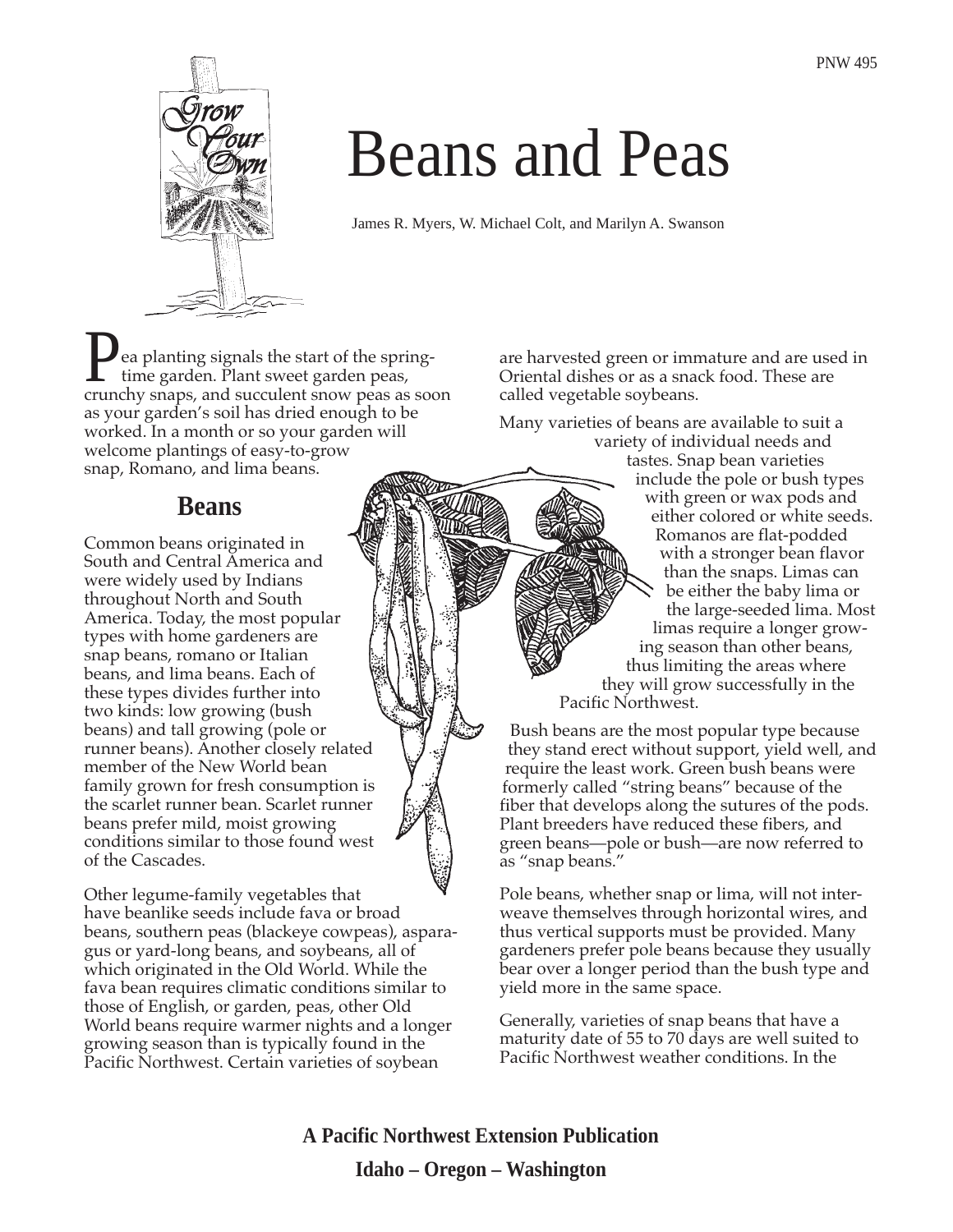higher elevations of the Pacific Northwest, plants may require an additional 15 to 20 days beyond the maturity date printed on the package.

Plant characteristics, as well as general cultural requirements, are outlined on the seed packets. This information will help you choose the variety that best suits your needs.

## **Peas**

English peas, or garden peas, are the most widely grown peas in Pacific Northwest gardens with many smooth- or wrinkled-seeded varieties available. Wrinkled-seeded varieties tend to be sweeter than smooth-seeded varieties. The smooth Alaska types are generally earlier maturing.

Snow peas or Oriental pod peas can be eaten without shelling. They can be eaten raw or lightly cooked in stir-fry dishes.

The snap pea types combine the best of both worlds. Like snow peas, they have edible pods, and like garden peas, you can let them grow until their seeds fill the pods. Snap pea pods are thick and fleshy like those of their counterpart, the snap bean. The pods stay crisp and succulent until the peas have completely developed.

The first snap pea varieties had strings along pod sutures, but newer varieties are stringless. Varieties without strings are more sensitive to environmental stress than the stringy varieties because the stringless trait reduces fiber throughout the plant. Lower germination, smaller pods with fewer seeds, and lower yields may occur under less than optimal growing conditions. Low temperatures during pod development may cause strings to form in stringless types.

> The afila pea varieties have tendrils replacing the leaflets found on normal pea plants. Afila types grown in blocks are self-trellising. Pods are easier to see and pick and have more uniform color. The new afila varieties yield generally the same as standard types.

# **Growing requirements**

#### **Seedbed**

Peas and beans will grow successfully in most Pacific Northwest soils except those that are extremely acidic or alkaline. Optimal soil pH ranges from 6.0 to 7.0. Beans do best on sandy and loamy soils, whereas peas will tolerate light sand to heavy clay soils.

Do not cultivate wet soils. Cultivation should mix crop residues and organic matter in the top



#### **Pole bean supports**

Support pole beans with 6-foot-tall metal, wood, or bamboo stakes or even with live corn stalks.

Pole beans can also grow up a trellis made from sticks, bamboo canes, or reusable nylon netting. One simple trellis consists of two sturdy end posts with a strong wire across the top from which strings hang at 24-inch intervals.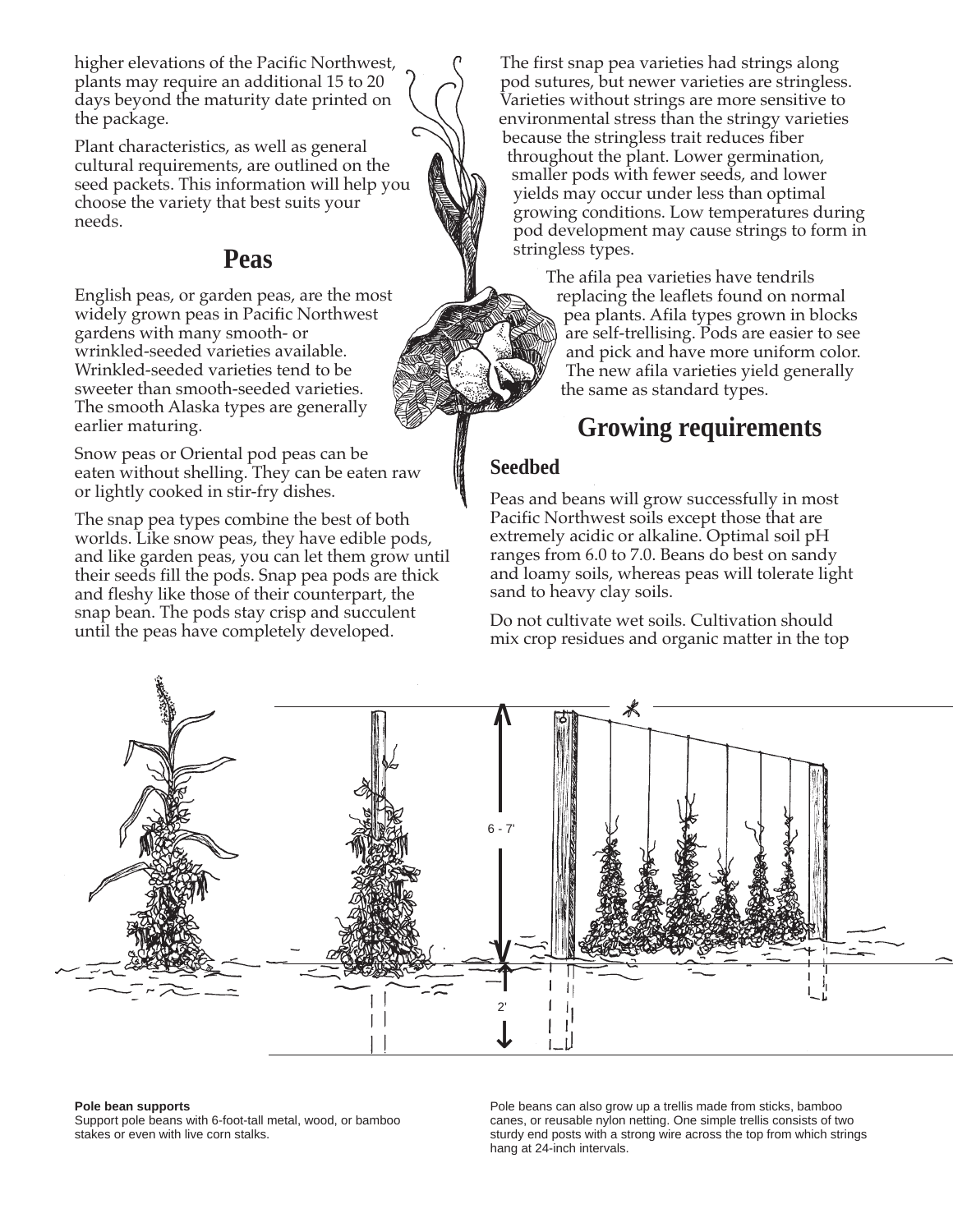7 to 8 inches of soil, destroy current weed growth, and provide a granular bed for seeding. Overcultivation may lead to soil compaction, which restricts root growth, and to crusting, which restricts seedling emergence. Peas and beans are sensitive to soil compaction and crusting.

### **Planting**

**Beans** can be safely planted one to two weeks before the average date of the last killing frost in the spring. Choose an earlier planting date if you plan to provide frost protection, but best results are obtained when soil temperature is consistently higher than 60°F (16°C). Varieties with colored seeds will germinate and emerge better in cold, wet soils compared with white-seeded varieties.

Plant bush beans 1 to  $1 \frac{1}{2}$  inches deep at a rate of four to eight seeds per foot in rows spaced 2 to 3 feet apart. Pole-type beans should be planted in wider rows or in hills with three to five plants per hill. A teepee of 6- to 8 foot-long poles erected over the hill provides support for the vines. If you plant pole beans in rows, you can use a fence as a trellis or an overhead wire from which you hang vertical strings. **Peas** are a cool climate crop that can be planted as soon as the ground can be worked in the spring, about six to eight weeks before the last killing frost. Soil temperature for planting should be 50°F or higher. Successive plantings at 10-day intervals spread harvest over a longer period of time.

> Plant peas 1 to  $1\frac{1}{2}$  inches deep. Peas are sometimes planted in pairs of rows 6 to 8 inches apart with the pairs on 3 foot centers. Peas may sometimes be supported by short stakes or trellises.

**Beans and peas** need warm soil to grow and good spacing for adequate sunlight. It is better to irrigate the soil several days before planting rather than to irrigate right after planting. Seed should *not* be soaked before planting. The sudden influx of water causes cracking and could result in poor germination and diseased, weakened plants. Gardeners who wish to insure rapid growth from seedling time can place a plastic mulch, either black or clear, on the soil two to four weeks before planting to speed the soil's warming.

#### **Fertilizer**

Beans and peas are legumes and can produce some of their own nitrogen. To supplement this at planting, add a 10 percent nitrogen fertilizer,



Another pole bean support is a "maypole" or teepee. Plant six seeds around each peg, thinning to three plants after they are established.

#### **Pea fence**

Peas will climb a fence made from 4-inch-mesh wire. Most varieties will do fine on a 3-foot-tall fence. Tall-growing varieties, such as Sugar Snap, need a fence 5 feet tall.